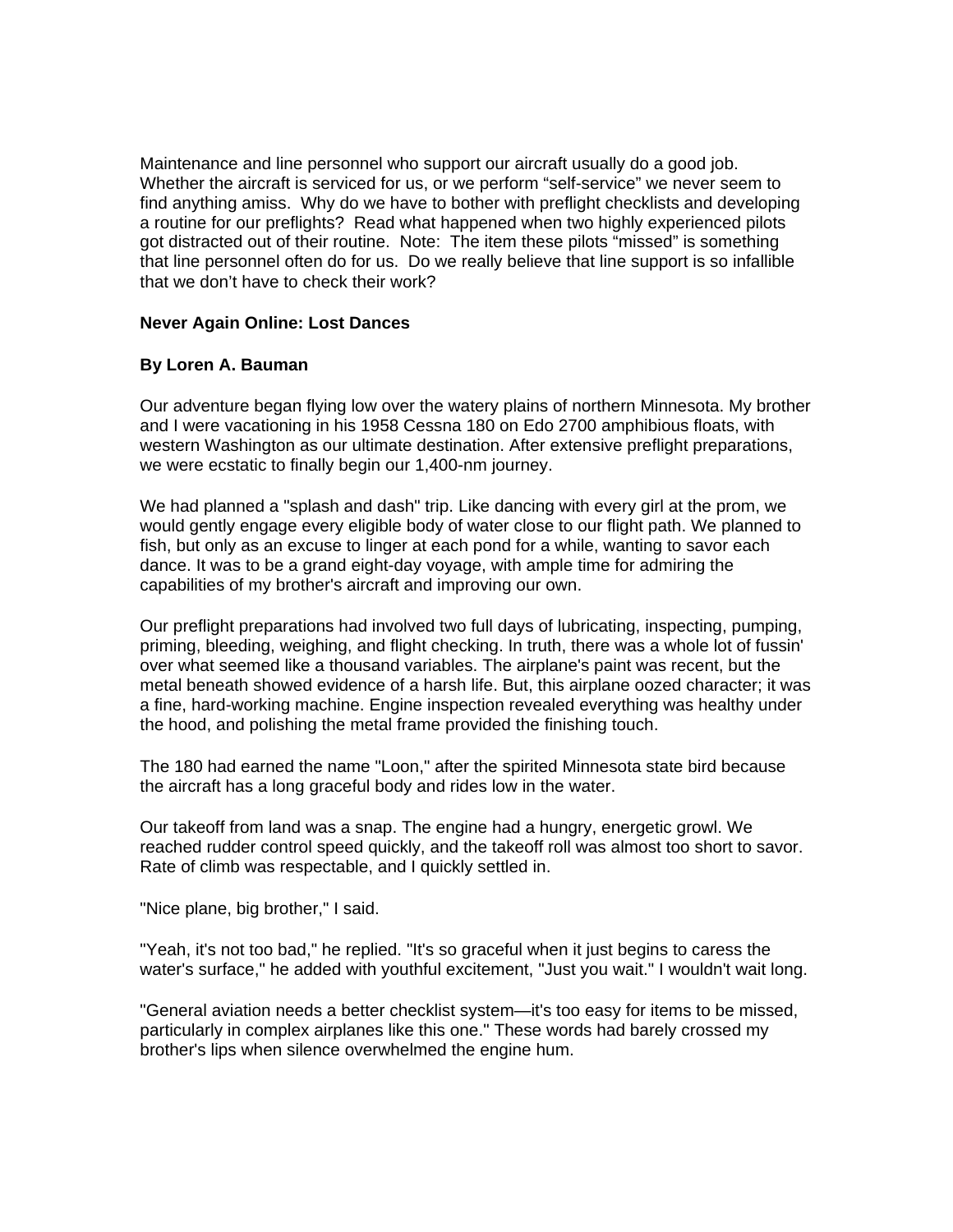We reflexively initiated engine-out procedures and another 10 seconds lapsed while we listened to the wind whistle before our disbelief relented.

"Is this for real?" I asked.

"Yeah, I think so!" my brother's voice squealed with an uncharacteristic pitch. We pitched the airplane for best-glide speed, and searched for a place to land.

The deafening quiet had a death-grip on the cabin. A power-off glide in an amphibious Cessna 180 is akin to a pheasant shot in midair. From an altitude of scarcely 1,000 feet, we had less than 30 seconds before the flight would be over, ready or not. We headed for water, turning back and sharply to our left. No time to bring the landing gear down for a road landing. My mind still in denial, I was certain the engine would restart. The shoreline trees were dead ahead.

While my brother tried to restart, I pushed the yoke forward, lowering the nose, to avoid stalling the airplane. We were now heading toward the treetops, crossing them with the width of three leaves to spare. The lake, now fully visible, was minuscule! It nestled within towering 100-foot rock walls on all sides, and the opposite shore approached with surreal speed.

I lowered full flaps, confirmed the gear was up for a water landing, and we touched down. The landing was graceful, although hurried and downwind. We splashed to a stop. It happened so fast my heart had no time to race. I finally took my first breath.

"What just happened?" I asked. "Did we just make an emergency landing onto a lake that is too small for a takeoff?"

"Yeah! And the wind will blow us into those rocks if we don't start to paddle," my brother said, squirming manically to get out with a paddle.

Even then, my disbelief was still in charge. I climbed up to inspect the fuel tanks, hoping for a restart. **Then I saw the left fuel cap was gone and a telltale blue streak trailing aft!** We had departed without the fuel cap and, with the fuel selector on "both," fuel had siphoned overboard from both tanks. The second tank's rubber bladder had been sucked upward, causing the gauge to indicate it was two-third's full.

Two days of meticulous preflight inspections had ended with a last-minute fight with a problem on the credit card reader on the fuel pump dispenser. My brother had already mounted the airplane's wing for fueling, but when I couldn't make the pump run, he came to help. We argued with the pump to exasperation, and then decided to go to a nearby airport for gas. The rest is history—history unfortunately captured by the local media.

It turned out that we had landed on a lake that was property of a large mining company. The treetop approach took us directly over its security office. For "a plane crash," they had called in the cavalry: security supervisors, company engineers, ambulance, fire trucks, and, yes, the FAA.